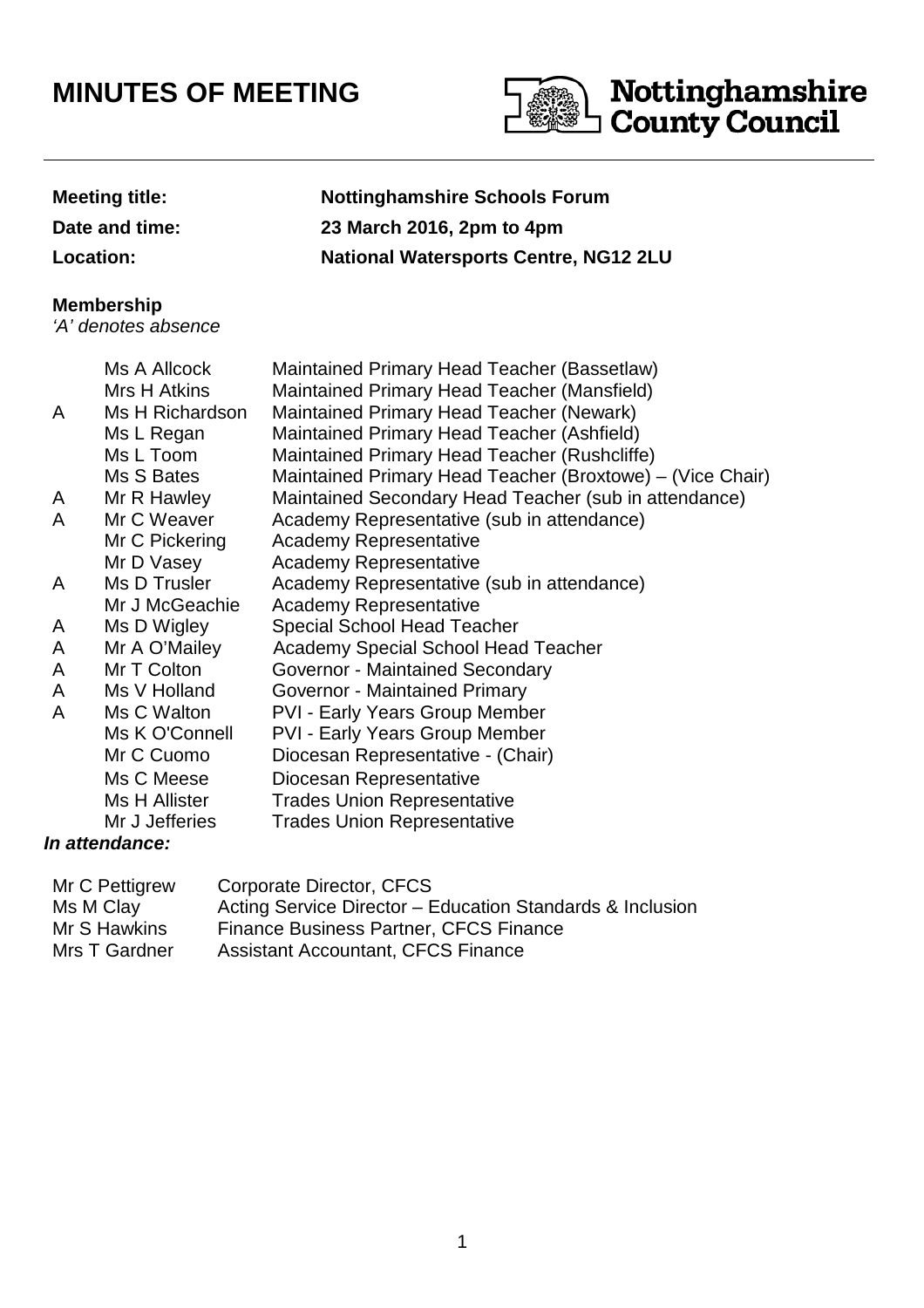|    |                                                                                                                                                                                                                                                                                                 | <b>ACTION</b> |
|----|-------------------------------------------------------------------------------------------------------------------------------------------------------------------------------------------------------------------------------------------------------------------------------------------------|---------------|
| 1. | Welcome                                                                                                                                                                                                                                                                                         |               |
|    | Carlo Cuomo welcomed all members to the meeting, and introductions were<br>made.                                                                                                                                                                                                                |               |
| 2. | <b>Apologies for absence</b>                                                                                                                                                                                                                                                                    |               |
|    | Apologises were received from Dawn Wigley, Adrian O'Malley, Tony Colton,<br>Helen Richardson, Ryan Hawley (substitute in attendance Steve Chapman,<br>Craig Weaver (substitute in attendance Michael Davies), Donna Trusler<br>(substitute in attendance Katrina Kerry) and Chris Walton.       |               |
| 3. | Item 3a Minutes from Forum 11th February 2016                                                                                                                                                                                                                                                   |               |
|    | Carlo Cuomo updated the member's regarding the proposal for an observer<br>from NAHT, Susan Fielden, to attend our next meeting to provide feedback -<br>this was agreed and will be arranged.                                                                                                  | <b>CC/SB</b>  |
|    | <b>Cost Recovery Mechanism</b>                                                                                                                                                                                                                                                                  |               |
|    | Helen Atkins and Carlo Cuomo told the forum of a situation that had developed<br>in the Mansfield area, surrounding a pupil's PX and a partnership dispute. They<br>recognised that the forum was not the right place for dispute resolution and<br>asked what the correct procedure should be. |               |
|    | An appeal process was discussed but nothing agreed. It was agreed that the<br>situation was difficult to comment on without knowing the details.                                                                                                                                                |               |
|    | It was agreed that the interim SEND update scheduled for June's forum meeting<br>could encapsulate this.                                                                                                                                                                                        | МC            |
|    | Minutes were approved as accurate.                                                                                                                                                                                                                                                              |               |
| 4. | Item 4a - 2017 National Consultation                                                                                                                                                                                                                                                            |               |
|    | Carlo Cuomo started the discussion around the National Consultation and<br>advised that the local authority would be sending in a response.                                                                                                                                                     |               |
|    | After a brief discussion it was agreed that a joint response would not be<br>submitted but members would also be sending in their own responses.                                                                                                                                                |               |
|    | Sally Bates gave an overview of key dates and stressed the importance of<br>replying to the consultation. It was anticipated that the 2 <sup>nd</sup> part of the<br>consultation would probably be published during May along with the Early Years<br>Consultation.                            | <b>MC</b>     |
|    | Dick Vasey asked if forum members would see the local authority's return.<br>Marion Clay could not see a problem with this, but would check and advise as<br>soon as possible.                                                                                                                  |               |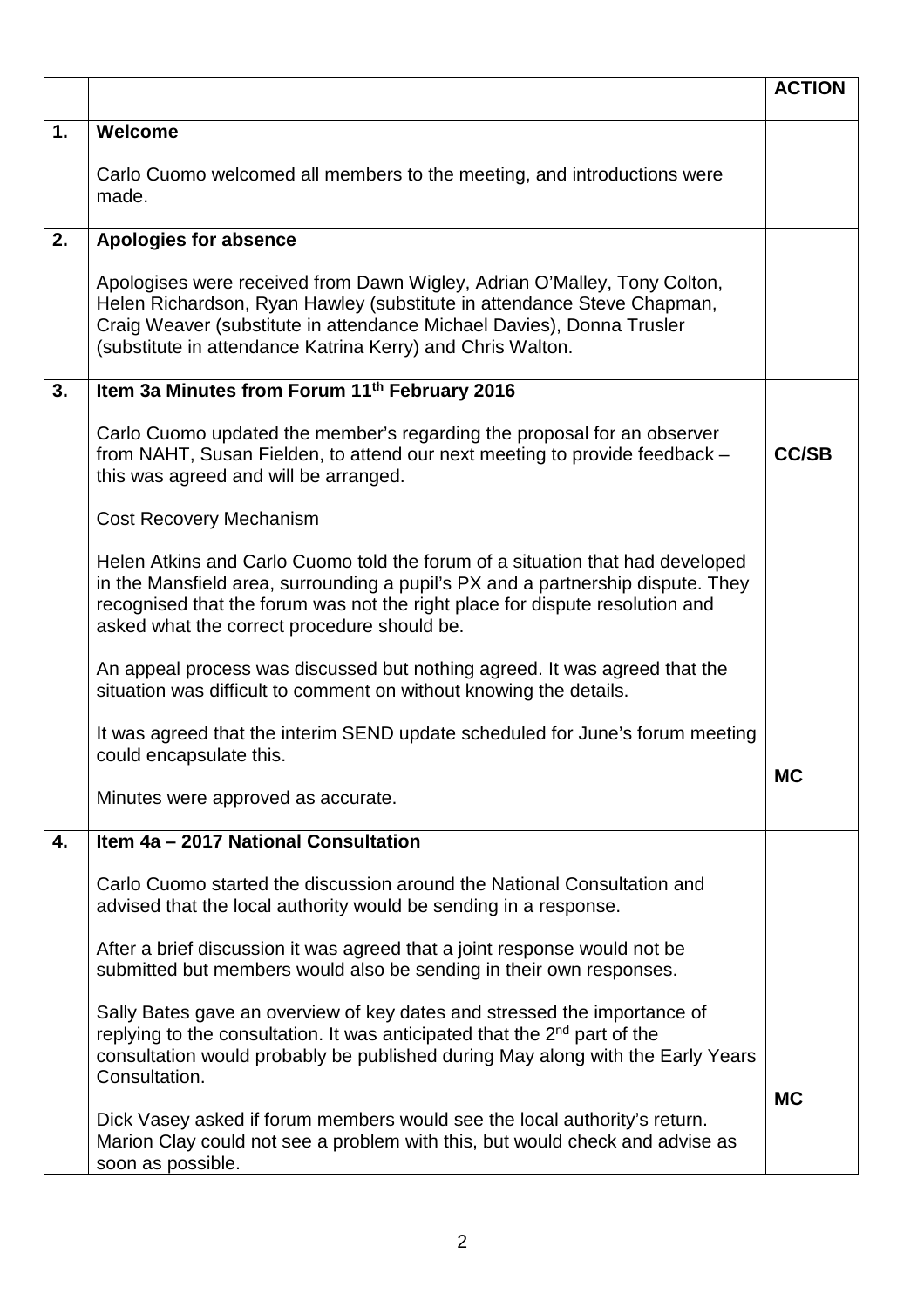| Item 4b - 2017 Local Consultation                                                                                                                                                                                                                                                                                             |           |
|-------------------------------------------------------------------------------------------------------------------------------------------------------------------------------------------------------------------------------------------------------------------------------------------------------------------------------|-----------|
| Steve Hawkins explained how the process worked last year and a suggested<br>that the 'funding' working group could discuss possible models, which would be<br>bought back to the June meeting and if approved would become part of the<br>2017-18 consultation. The consultation would be published by NCC in Autumn<br>2016. | <b>TG</b> |
| Members were aware that we are in a period of transition and this would need<br>to be considered when looking at the local formula.                                                                                                                                                                                           |           |
| James McGeachie asked if other members would like to be part of the 'funding'<br>working group - Sally Bates accepted.                                                                                                                                                                                                        |           |
| Claire Meese arrived.                                                                                                                                                                                                                                                                                                         |           |
| Item 4c - IDACI                                                                                                                                                                                                                                                                                                               |           |
| Carlo Cuomo started the discussion around IDACI and gave a brief background<br>of the situation to date and an overview of the problems caused by pupil's IDACI<br>bandings changes had caused.                                                                                                                               |           |
| Forum members were advised that the formula percentage allocated to the<br>IDACI factor had not changed from 2015-16 and this had been agreed as part<br>of the 2016-17 budget consultation. It was the data set which is pre-populated<br>by the EFA in the APT (Authority Proforma Tool) that had changed from 2015-<br>16. |           |
| It was established that IDACI is national data set and you could not look at<br>Nottinghamshire in isolation.                                                                                                                                                                                                                 |           |
| Claire Meese asked if anything could be done to mitigate the problem. It was<br>explained that the Minimum Funding Guarantee (MFG) gives schools protection<br>to ensure that they can not lose more than 1.5% on their per pupil baseline.                                                                                   |           |
| As the allocation to IDACI had remained constant there are Schools/Academies<br>in the authority have gained. We would not be able to re-determine 2016-17<br>budgets at this point. If we were able to re-determine budgets any money would<br>have to go through the APT and would have to be allocated over all schools.   |           |
| It was stressed this area could be looked at for 2017-18 budgets and as part of<br>the national funding formula.                                                                                                                                                                                                              |           |
| Item 4d - Forum Vacancies                                                                                                                                                                                                                                                                                                     |           |
| Academy members would like to consider replicating area membership as per<br>the maintained primary members.                                                                                                                                                                                                                  |           |
| Primary Academy representation was discussed. It was decided that a process<br>is required to circulate information to all Academies<br>Sally Bates suggested Susan Fielden may address this issue in the future.                                                                                                             |           |